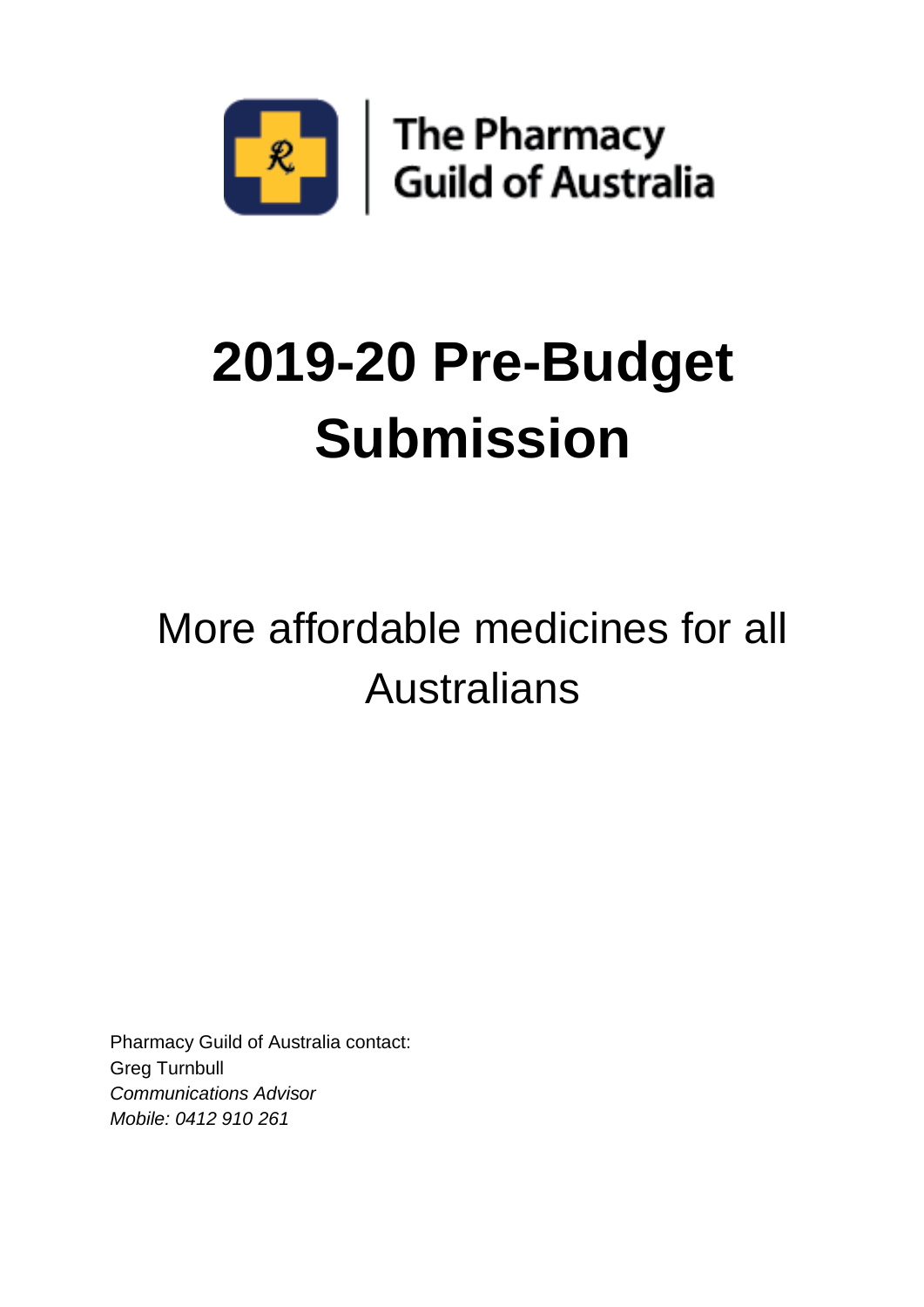#### **Priorities for the 2019-20 Federal Budget**

#### **More affordable medicines**

#### *Prime Minister Scott Morrison:*

*"In healthcare, I am distressed by the challenge of chronic illness in this country and those who suffer from it. Affordable medicines, aged care, Medicare, small and medium sized businesses, and to ensure that we are continuing to deliver the encouragement and support to that enterprise ethic that exists across our economy. There are some key early priorities".*

*24 August 2018*

#### **Introduction**

The Pharmacy Guild of Australia ('the Guild) welcomes the opportunity to provide a pre-Budget submission to the Coalition Government for the 2019-20 Federal Budget.

The Guild congratulates the Federal Government for funding new listings of medicines on the Pharmaceutical Benefits Scheme (PBS), some of which are lifesaving medicines previously unaffordable to patients.

While new listings on the PBS enhance the affordability of these medicines, the broader population experiences official PBS co-payment rises each year, including concessional patients. PBS pricing policies, including price disclosure, continue to reduce the amount paid by government for many PBS medicines benefiting general patients when they have under co-payment scripts filled, but concessional patients receive little or no direct financial benefit from these policies. Since January 2016, pharmacists have had the option to discount the PBS patient co-payment for claimable PBS prescriptions by up to \$1. This has proven to be an ineffective way to provide more affordable access to PBS medicines, and has instead increased inequity and undermined the universality of the PBS while commoditising medicine usage.

Medicine costs are a highly visible out-of-pocket cost, which become more pronounced as Australians age and are likely to become more reliant on medicines. There are 185 million PBS subsidised prescriptions dispensed to concessional patients annually, so the affordability of medicines is of paramount importance to many Australians.

#### **2019-20 Budget priority:**

**The Guild recommends that the 2019-20 Federal Budget improves medicines affordability by removing the optional \$1 discount and reducing the PBS and RPBS co-payments by \$1 for all patients.**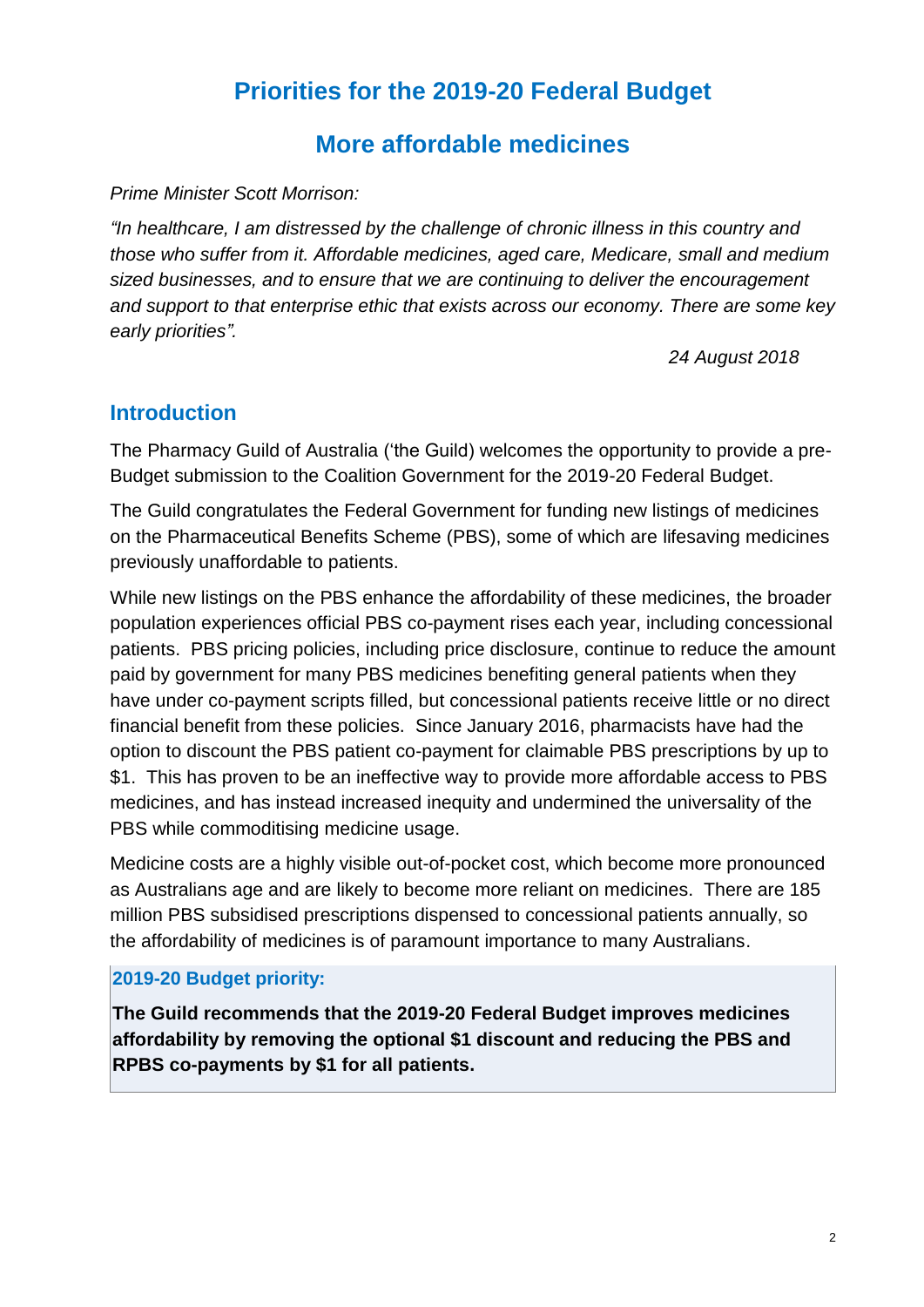#### **Background**

As a result of Federal Government policy through the 6<sup>th</sup> Community Pharmacy Agreement (6CPA) budget savings measures, from 1 January 2016, pharmacists have been able to discount the PBS patient co-payment by up to \$1. The Guild did not support this measure at the time of the 6CPA because it undermines universality of the PBS.

On one hand, the intention of the Government policy is to make medicines cheaper for patients through promoting competition between pharmacies. On the other hand, the amount the patient pays determines when annual safety-net thresholds are reached (after which PBS medicines are free for concessional patients and further subsidised for general patients).This means that accessing the \$1 discount results in patients taking longer to reach their safety-net threshold. For the Australians who are the most reliant on PBS medicines, particularly those individuals and families with multiple chronic conditions, PBS medicines are no more affordable over a 12 month period than they were before the discount was introduced. The policy creates budget savings for the Federal Government from not having to pay the higher PBS subsidies when patients reach the safety network from as early in the year as they otherwise would.

At the time of announcing the policy, the Federal Government estimated the \$1 discount policy would result in Federal budget savings of \$373.4 million over 4.5 years. The much lower than anticipated take-up of the optional \$1 discount means these savings are not being realised, with only 28 per cent of eligible prescriptions discounted.

#### **The reality and the rationale for abolishing the \$1 discount**

Despite the intention of making medicines cheaper for patients and reaping budget savings from patients taking longer to reach their safety net thresholds, the reality has been much different.

Updated PBS data published by the Department of Health in January 2019 for the 2017-18 financial year (reproduced as Table 1 below) shows that only 28 per cent of eligible prescriptions have been discounted. This is consistent between general and concessional PBS patients, and patients under the Repatriation Schedule of Pharmaceutical Benefits (RPBS) fare even worse with only 17 per cent of eligible prescriptions discounted.

|                      |                     |      |                      |     |               |      | - -           |     |
|----------------------|---------------------|------|----------------------|-----|---------------|------|---------------|-----|
| 2017-18              | <b>Concessional</b> |      | General              |     | <b>RPBS</b>   |      | <b>Total</b>  |     |
| Prescription<br>type | Prescriptions       | $\%$ | <b>Prescriptions</b> | %   | Prescriptions | $\%$ | Prescriptions | %   |
| Discounted           | 52,201,149          | 28   | 4,452,294            | 28  | 1,501,647     | 17   | 58,155,090    | 28  |
| Non-<br>discounted   | 131,908,236         | 72   | 11,725,425           | 72  | 7,290,844     | 83   | 150,924,505   | 72  |
| <b>Total</b>         | 184,109,385         | 100  | 16,177,719           | 100 | 8,792,491     | 100  | 209,079,595   | 100 |

**Table 1: Subsidised PBS/RPBS prescriptions dispensed by community pharmacies** 

*Source: Department of Health, Expenditure and Prescriptions Twelve Months to 30 June 2018, available at: <https://www.pbs.gov.au/info/statistics/expenditure-prescriptions/pbs-expenditure-and-prescriptions>*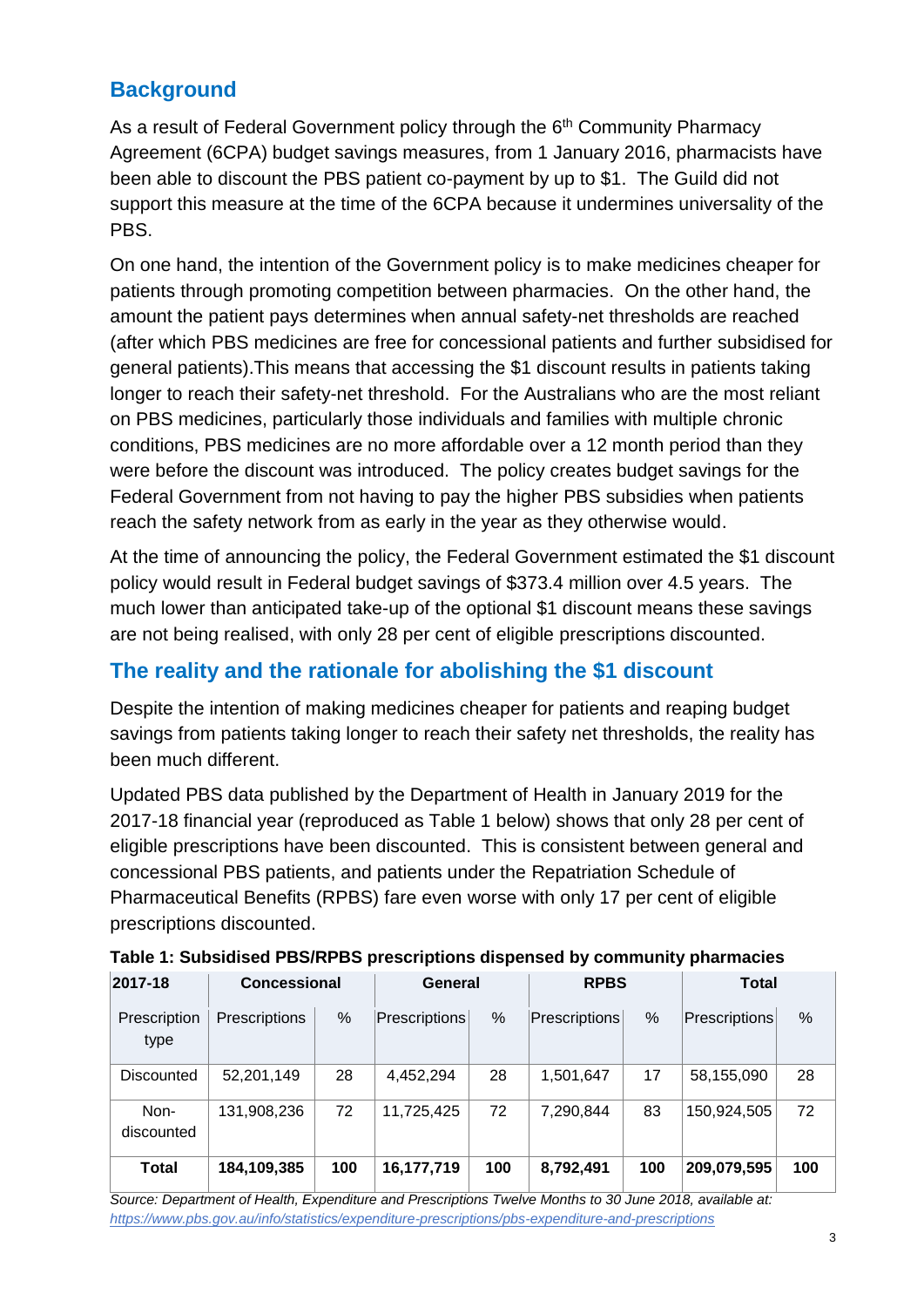Clearly, the \$1 discount policy has not resulted in an aggregate take-up that has meaningfully contributed to lower medicine prices for the broader population.

#### *Universality of the PBS*

l

The \$1 discount policy has not only failed to result in an aggregate take-up that has meaningfully contributed to lower medicine prices; it has created unfair geographical divergences in the prices that patients with the same health conditions pay for the same subsidised PBS medicines – undermining the universality of the PBS and arbitrarily creating different classes of patients. This is evident from Chart 1 sourced from the independent Review of Pharmacy Remuneration and Regulation ('the Review') interim report in June 2017.





*Source: Review of Pharmacy Remuneration and Regulation – Interim Report – June 2017, Available at: http://www.health.gov.au/internet/main/publishing.nsf/content/review-pharmacy-remuneration-regulation*

The chart shows that the prevalence of discounting varies significantly by Pharmacy Access/Remoteness Index of Australia (PhARIA) geographic region where PhARIA 1 represents urbanised regions and PhARIA 6 remote regions.<sup>1</sup>

People in rural and remote areas are likely to pay more for medicines under the optional \$1 co-payment discount policy than their counterparts in metropolitan areas. Moreover, general patients in a big capital city who are more likely to be able to afford medicines receive more discounts than concessional patients with a chronic condition in a regional area. Why should this be the case? How is this good policy?

<sup>&</sup>lt;sup>1</sup> PhARIA is designed specifically to assist in the equitable distribution of financial assistance by the Department of Health to rural and remote pharmacies by quantifying the degree of remoteness (both geographic and professional).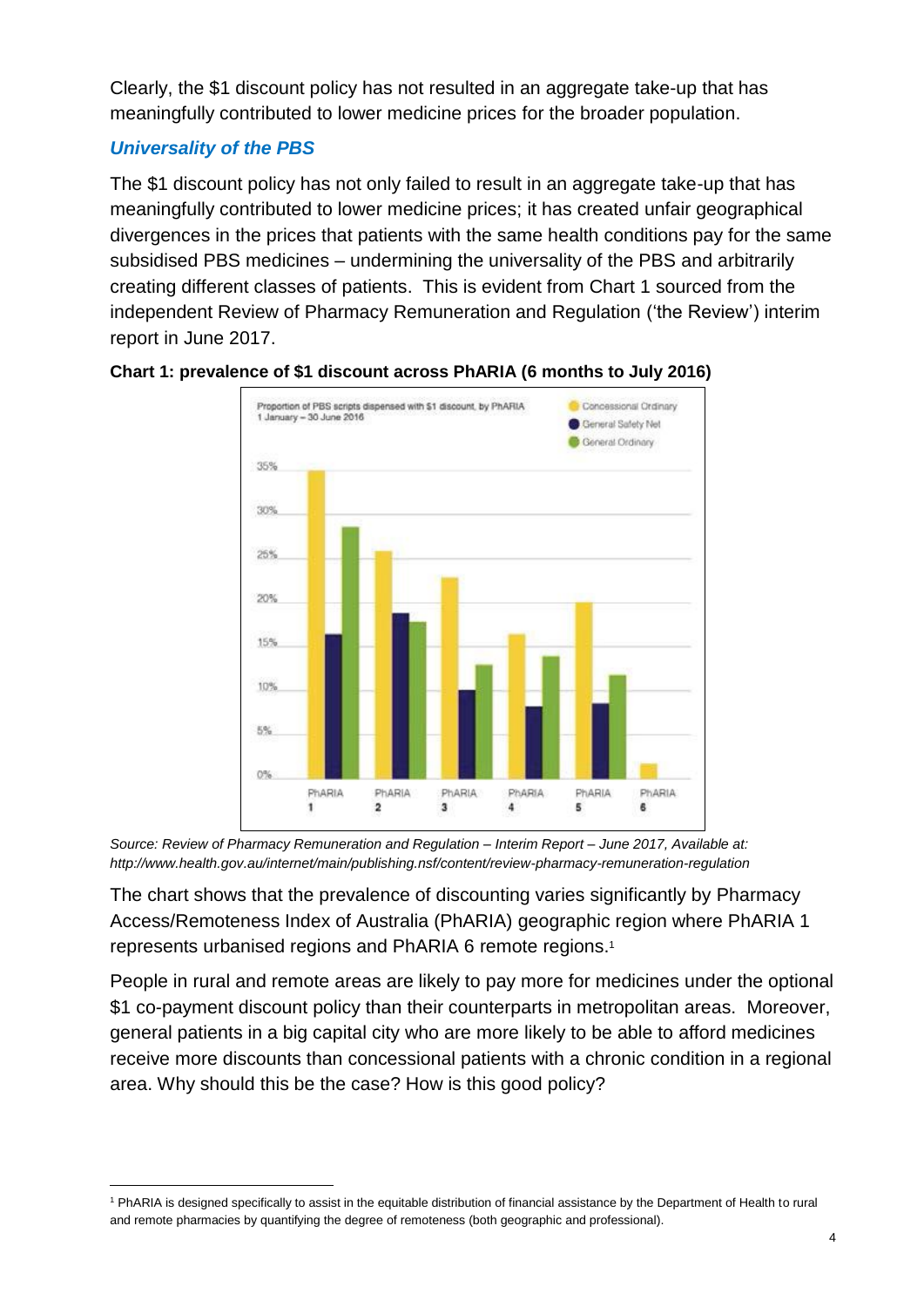The failure of the \$1 discount policy in terms of universality and patient health outcomes was specifically highlighted by the Government's Pharmacy Remuneration and Regulation Review. For example, the Review's Final Report concludes:

#### *"The \$1 discount has not led to equitable outcomes for*  consumers"<sup>2</sup>,

and its associated recommendation:

#### *"The Australian Government should abolish the \$1 discount on the PBS patient co-payment".*

The Review's Final Report further effectively suggests that using the \$1 discount is not the right tool to promote lower medicine costs for patients and instead states:

#### *"…if the government considers that lower co-payments are desirable, they should lower them for all consumers,…"*

The implication of the above statement is that the Federal Government could directly reduce patient out-of-pocket medicine costs by cutting official PBS co-payments. As an example, Chart 2 below shows the historical growth in the co-payment for concessional patients and how a \$1 co-payment reduction would result in an immediate and universal 15% reduction in the cost of concessional prescriptions for approximately 1 million concessional patients – the same patients who have received little or no direct benefit from over 10 years of PBS pricing policies that have produced very large budget savings for government.





*Source: PBS website and historical reports.*

l

Reducing patients' out-of-pocket costs will make it easier for Australians, particularly pensioners and low-income earners, to afford the medicines they are prescribed,

<sup>&</sup>lt;sup>2</sup> Quotes from the Review in this pre-budget submission are sourced from: Review of Pharmacy Remuneration and Regulation Final Report, September 2017, available at: http://www.health.gov.au/internet/main/publishing.nsf/content/review-pharmacyremuneration-regulation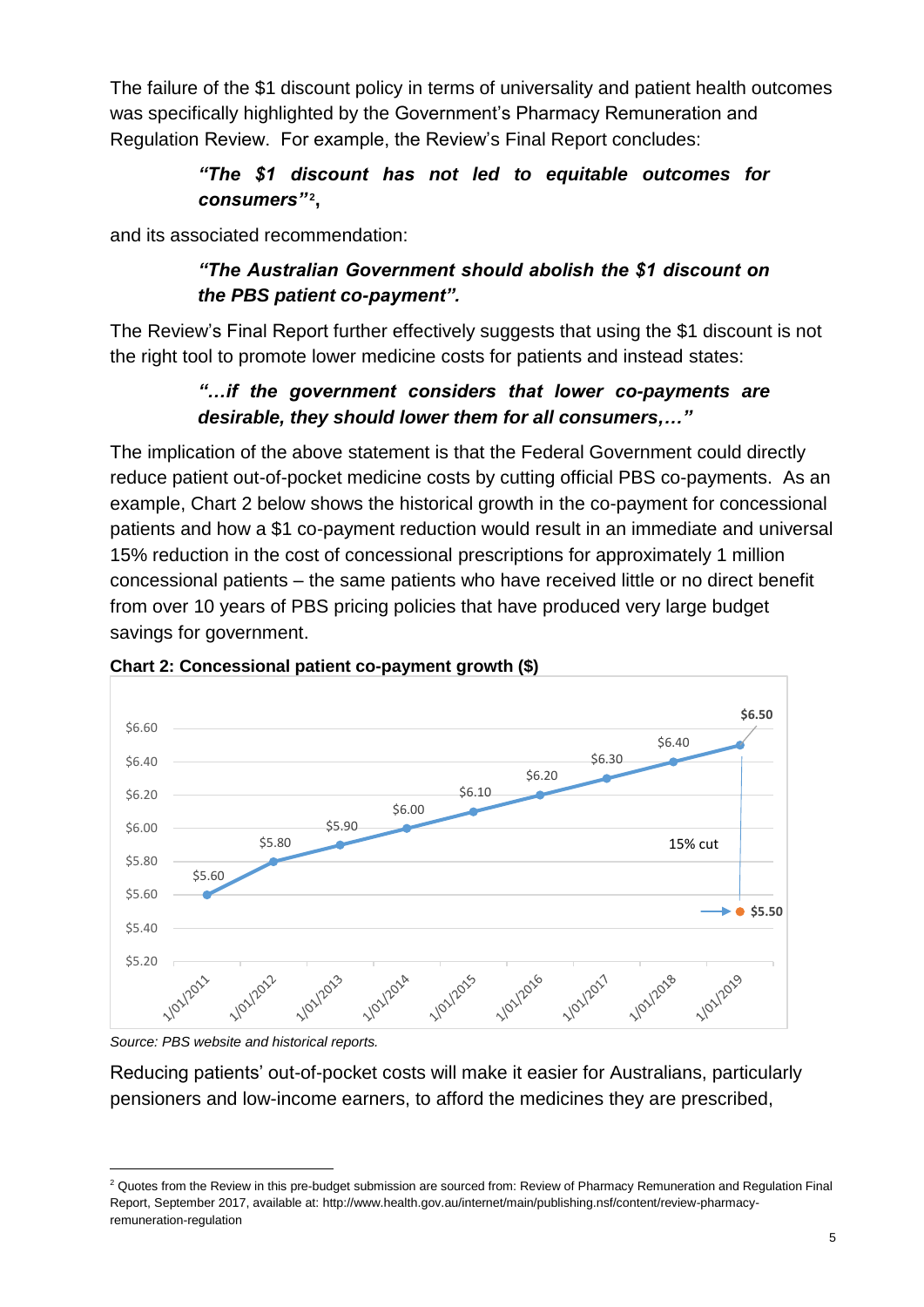leading to better Quality Use of Medicines, improved overall health outcomes and reduced incentive to ration.

The net budgetary cost of the removal of the optional \$1 co-payment discount and introducing a \$1 reduction to PBS co-payments from 1 January 2020 is estimated to be around \$500 million over four years. When considered in the context of promoting quality use of medicines, the Review noted:

#### *"Consistency in the price that consumers pay for their PBS-listed medicines could improve health outcomes,…".*

The funding of more affordable medicines would be a prudent investment by the Federal Government in better health outcomes. Moreover it is affordable given the ongoing budget savings from the medicine supply chain in Australia (see Budget savings section below).

#### *Evidence of unaffordable medicines*

l

Medicine affordability is an ongoing issue and there is clear evidence that a significant proportion of Australians have difficulties affording to have their prescriptions filled as a result of higher out-of-pocket medicine costs.

Household expenditure data for Australia shows that medicines and pharmaceutical products account for 26% of total weekly spending on health for the lowest income households, compared to 18% for all households.<sup>3</sup> Research for Australia highlights the widespread sensitivity of patients' medicine use to cost - the 21% increase in patient co-payments in 2005 adversely affected prescription medicine use in all areas of Australia, not only remote or disadvantaged areas.<sup>4</sup>

The percentage of adults who have avoided filling a prescription due to cost in the preceding 12 months is persistently above 7% even as general patients have had their out-of-pocket costs reduced for under co-payment scripts as PBS medicine prices have been reduced through price disclosure. One in eight Australians with fair or poor health delayed getting or did not get prescribed medication due to cost in 2016-17.<sup>5</sup>

Around 87% of people aged 65 and over had at least one chronic disease in 2014-15. 6 Research has shown that the financial burden associated with medicines used for the management of chronic conditions by Australian patients is substantial and is compounded by the ongoing need for multiple medicines. 7 Moreover, there is a body of

<sup>3</sup> Australian Bureau of Statistics, 2017, *Household Expenditure Survey, Australia: Summary of Results, 2015–16*, Cat no. 6530.0, Table 3.3A Household Expenditure, Detailed expenditure items, Equivalised disposable household income quintiles – Estimates, viewed 17 October 2018, [http://abs.gov.au/AUSSTATS/abs@.nsf/DetailsPage/6530.02015-16?OpenDocument.](http://abs.gov.au/AUSSTATS/abs@.nsf/DetailsPage/6530.02015-16?OpenDocument)

<sup>4</sup> Kemp A, Glover J, Preen DB, et al 2013, 'From the city to the bush: increases in patient co-payments for medicines have impacted on medicine use across Australia', *Australian Health Review*, vol. 37, pp. 4–10. doi: http://dx.doi.org/10.1071/AH11129

<sup>5</sup> Australian Bureau of Statistics, 2017, *Patient Experiences in Australia: Summary of Findings, 2016–17*, Cat no. 4839.0, Table 6.2, viewed 26 June 2018, http://www.abs.gov.au/AUSSTATS/abs@.nsf/DetailsPage/4839.02016-17?OpenDocument.

<sup>6</sup> Australian Institute of Health & Welfare, *Australia's Health 2016*[, https://www.aihw.gov.au/reports-statistics/health-conditions](https://www.aihw.gov.au/reports-statistics/health-conditions-disability-deaths/chronic-disease/overview)[disability-deaths/chronic-disease/overview](https://www.aihw.gov.au/reports-statistics/health-conditions-disability-deaths/chronic-disease/overview)

<sup>7</sup> Whitty et al, *Chronic conditions, financial burden and pharmaceutical pricing: insights from Australian consumers*, Australian Health Review, 2014, 38, 589–595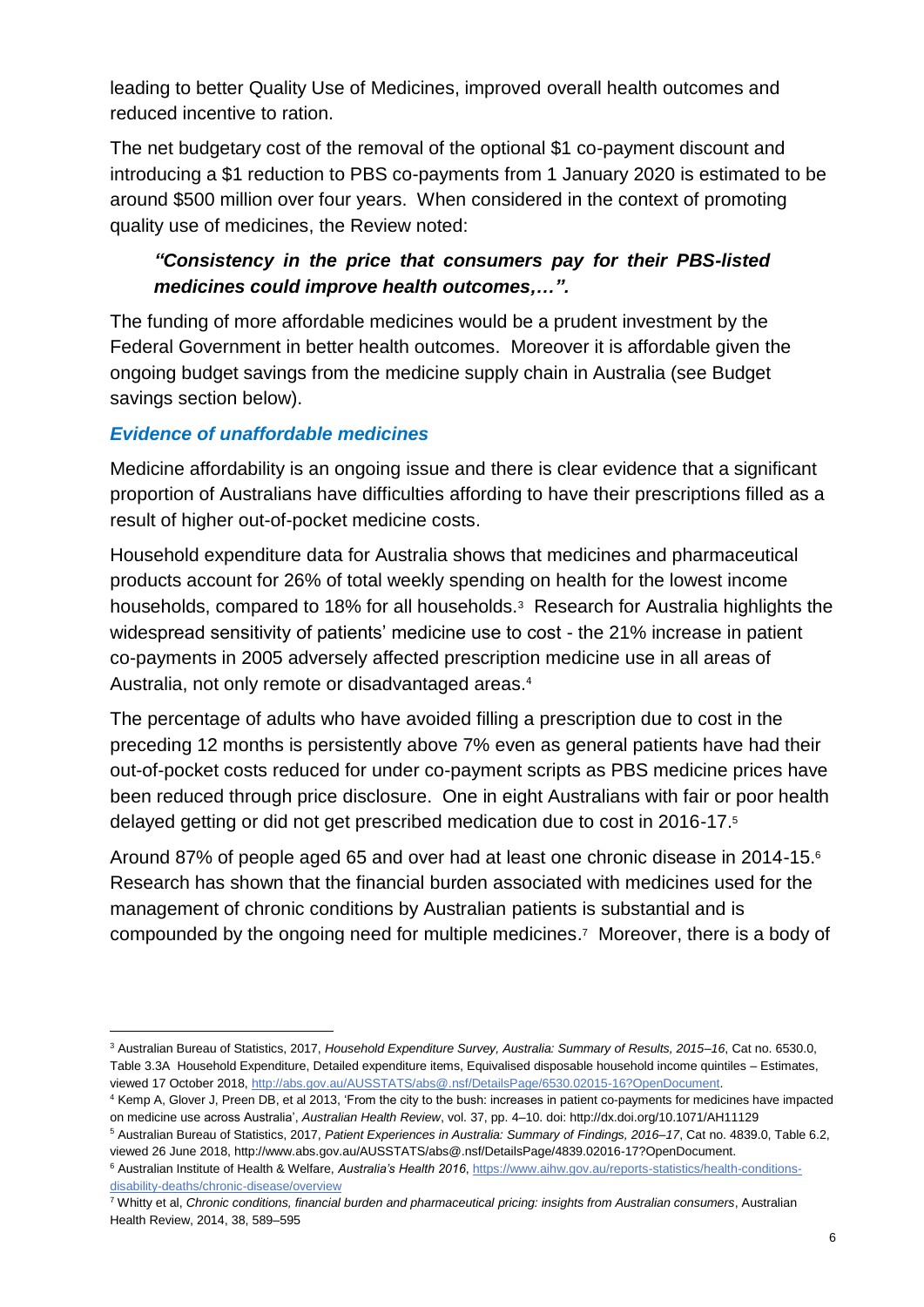clear evidence demonstrating that medication non-adherence places a significant cost burden on healthcare systems, increasing overall government expenditure on health.<sup>8</sup>

**Increases in patient co-payments make medicines less affordable with delays in filling and non-filling of prescriptions increasing costs across the broader health systems. This runs counter to the Morrison Government's important policy priority of affordable PBS medicines for all Australians.**

#### *Competition*

l

One intention of the Government's \$1 discount policy is to make medicines cheaper for patients through promoting competition between pharmacies. There are a number of problems with respect to the efficacy of the \$1 discount policy as a means of promoting competition and in turn lowering prices that enhance patient welfare.

Foremost, competition itself should not be the primary or end goal for PBS medicines as patients' welfare depends on more fundamental aspects than price competition. Medicines are not normal products of commerce – specifically prescription medicine is not the same as a consumer picking an item off the supermarket shelf based on their preferences and price comparisons. Prescription medicines require clinical expertise, care and advice from a trained pharmacist. This has been pointed out by the Review's Final Report:

*"The removal of pricing discretion may appear to be inconsistent with standard retail competition. Yet PBS medicines are not provided through standard retail mechanisms. A consumer cannot simply demand a PBS-listed medicine. Consumers can only access such medicines when an approved medical practitioner has determined that they are required to treat a medical condition".*

This quote is from a Review headed up by Professor Stephen King, a recognised competition policy economist, who you would expect would take the 'competition is good' line but in this case does not. Instead, the Review states:

#### *"The Panel considers that, when pharmacies compete for a consumer's business, it should be on the quality of the service that is provided to the consumer as opposed to PBS medicine prices".*

Hence the quality of that care and service is much more important to the patient's welfare than haggling over a \$1 discount. Quality use of medicines is ultimately what medicine should be about instead of price competition.

Even if the argument is that price competition is important to patients' welfare - the \$1 discount policy has done little to contribute to widespread competition. As noted earlier, only 28 per cent of prescriptions have been discounted. Effectively, all the \$1 discount policy has done is entrench competition where it was already strong – in localised highly urban areas where competition is already strong in relation to non subsidised medicines below the patient co-payment as well as for non-prescription medicines and other

<sup>8</sup> Cutler RL, Fernandez-Llimos F, Frommer M, et al *Economic impact of medication non-adherence by disease groups: a systematic review* BMJ Open 2018;8:e016982. doi: 10.1136/bmjopen-2017-016982,<http://bmjopen.bmj.com/content/8/1/e016982>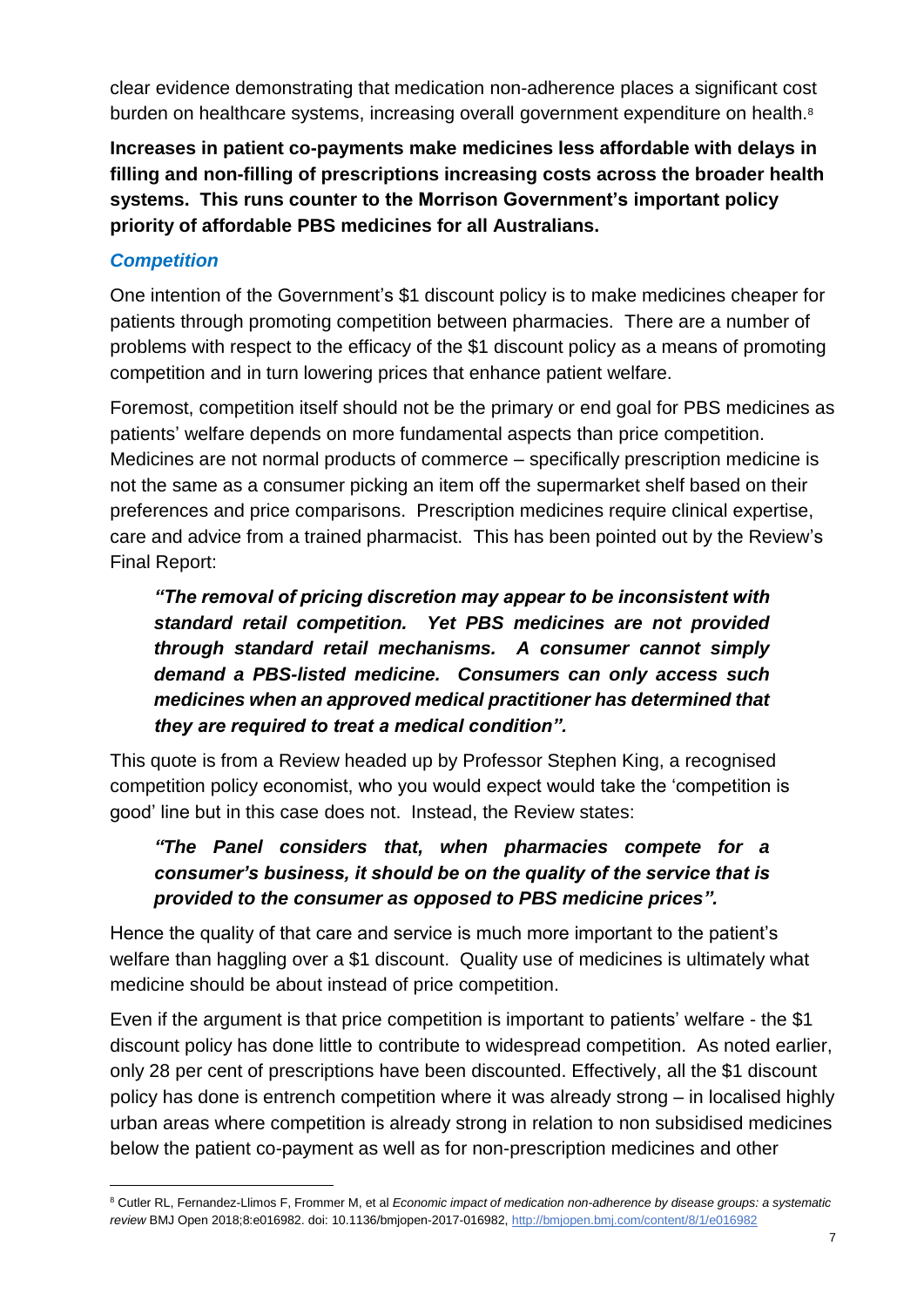pharmacy products. As a result, it has helped create an environment where discounting of PBS medicines is used by some in the sector as a means of enticing customers for ancillary products such as cosmetics and complementary medicines.

Does the Government really want PBS medicines to be used as a retail marketing tool to sell non-health products in pharmacies? Where the Quality Use of Medicines is promoted in such a business model is unclear. Quoting the Review again:

#### *"…where competition is strong, pharmacies will use the discretion given by the \$1 discount as part of their competitive strategy, albeit possibly reducing competition on other dimensions such as service".*

Equity is another issue with the failed \$1 discount policy. As noted earlier, discounting has been sporadic geographically with rural patients and RPBS patients largely missing out. Surely this is not the Government's intended outcome - for rural patients to be second rate patients who do not share the advantages of urban based patients? The Review Final Report states:

#### *"Having varying levels of competition in community pharmacy in different parts of Australia creates issues of equity for consumers. The \$1 discount simply highlights and possibly exacerbates these inequities. It does not address them".*

#### *Commoditising medicines and dispensing*

The \$1 discount policy has failed as a policy by creating an environment that commoditises medicine as another 'consumable' where patient and pharmacist negotiate on price rather than focusing on the health outcome aspects of dispensing. To quote the Review again:

#### *"PBS medicines are not normal items of commerce".*

Pharmacists should be able to focus their time on providing professional care and advice to patients about their medicines, competing as health professionals based on the quality of service and care, rather than having conversations focused on whether a patient can get a dollar off or not.

The optional \$1 co-payment discount has commoditised and devalued the importance of safe dispensing of PBS medicines and, in doing so, reduced the emphasis on the quality use of government-subsidised medicines and the core objectives of the National Medicines Policy.

#### *Budget savings*

The failure of the \$1 discount policy as a means of creating budget savings through the PBS is also evident in the Government's own figures. As mentioned earlier, the original estimate was that, from January 2016, the Federal Government would reap budget savings of \$373.4 million over 4.5 years. The reality is nowhere near this estimate, with internal Guild modelling suggesting over the same 4.5 year period that the estimated savings will be around \$108 million, barely a third of the intended budget savings. Recent work with the Department of Health indicates that the minimal budget savings expected from the \$1 discount policy will continue beyond 2020.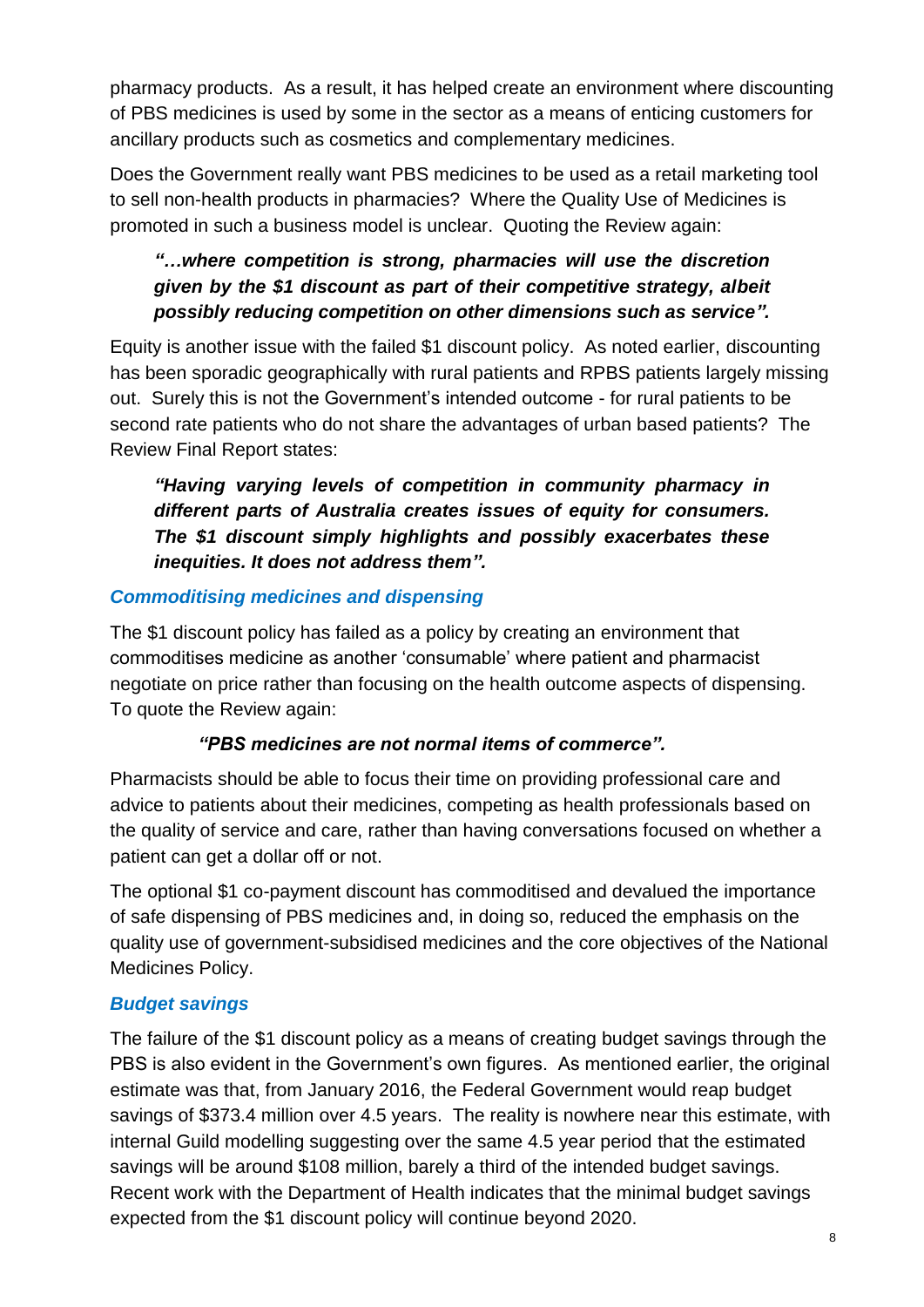Hence, any foregone budget savings as a result of abolishing the \$1 discount policy are minimal and have no material bearing on the fiscal sustainability of the PBS and broader Federal Budget. Moreover, any foregone budget savings are dwarfed by the very large, ongoing estimated budget savings from price disclosure (Chart 3) that have ensured that the PBS is arguably the most fiscally controlled part of the health budget.



**Chart 3: Estimated savings to Federal Budget from price disclosure (\$ billion)**

*Source: successive Budget Papers and Department of Health Annual Reports.*

#### *The Guild's efforts to address this issue*

The Guild has been seeking Federal Government support for the Review's recommendation that the \$1 discount be abolished. The Federal Government's response to the Review in May 2018 stated that:

*"The Government has previously agreed, as part of its May 2017 Compact with the Guild, to review the \$1 discount on the PBS patient co-payment (the \$1 Discount Review) following the report of the Review of Pharmacy Remuneration and Regulation. The Government will further consider this recommendation once the \$1 Discount Review has been completed".***<sup>9</sup>**

The Guild is aware from communications with the Department of Health that the \$1 Discount Review has been underway for a number of months and the 2019-20 Budget provides the opportunity to discontinue this flawed and failed policy.

#### **Conclusion**

l

More affordable medicines can be immediately achieved by removing the discretionary \$1 discount and reducing official patient co-payments by \$1. Abolishing the optional \$1 discount and reducing co-payments will mean that all Australians will have more affordable, equitable and universal access to the PBS, regardless of where they live or which pharmacy they choose and whether they are concessional or general patients. Rural and remote patients will have equally affordable access to the PBS as patients in

<sup>9</sup> Australian Government Response to the Review of Pharmacy Remuneration and Regulation, May 2018, available at: http://www.health.gov.au/internet/main/publishing.nsf/content/review-pharmacy-remuneration-regulation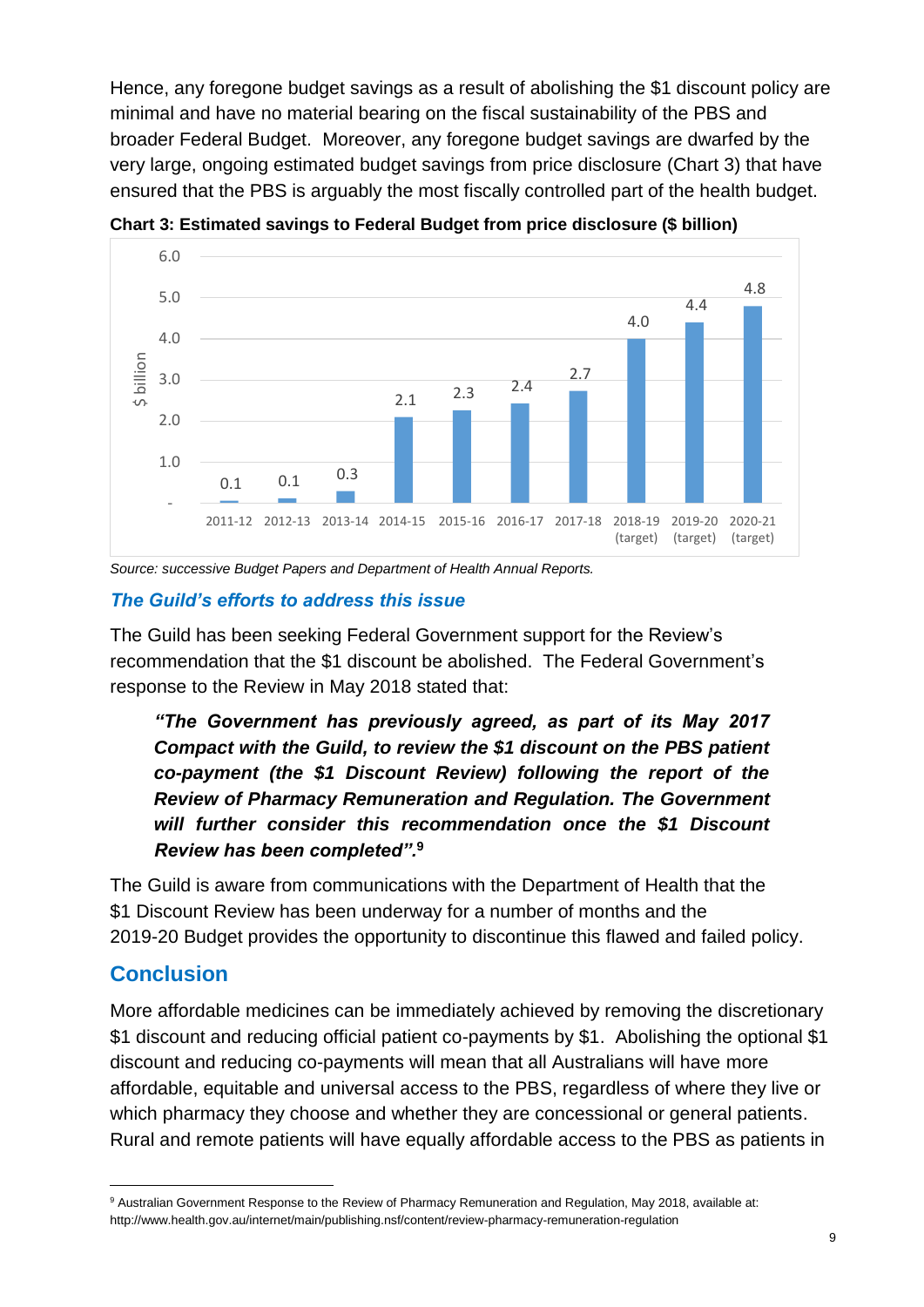capital cities, and community pharmacists everywhere will be able to focus entirely on providing the best medicine related care and advice, rather than having conversations with patients about whether they can get a dollar off or not.

**The Pharmacy Guild of Australia calls on the Federal Government, through the 2019-20 Budget, to:**

- **Improve medicines affordability by removing the optional \$1 discount and reducing the PBS and RPBS co-payments by \$1 for all patients.**
- **Give legal effect to these changes through simple amendments to the**  *National Health Act 1953***.**